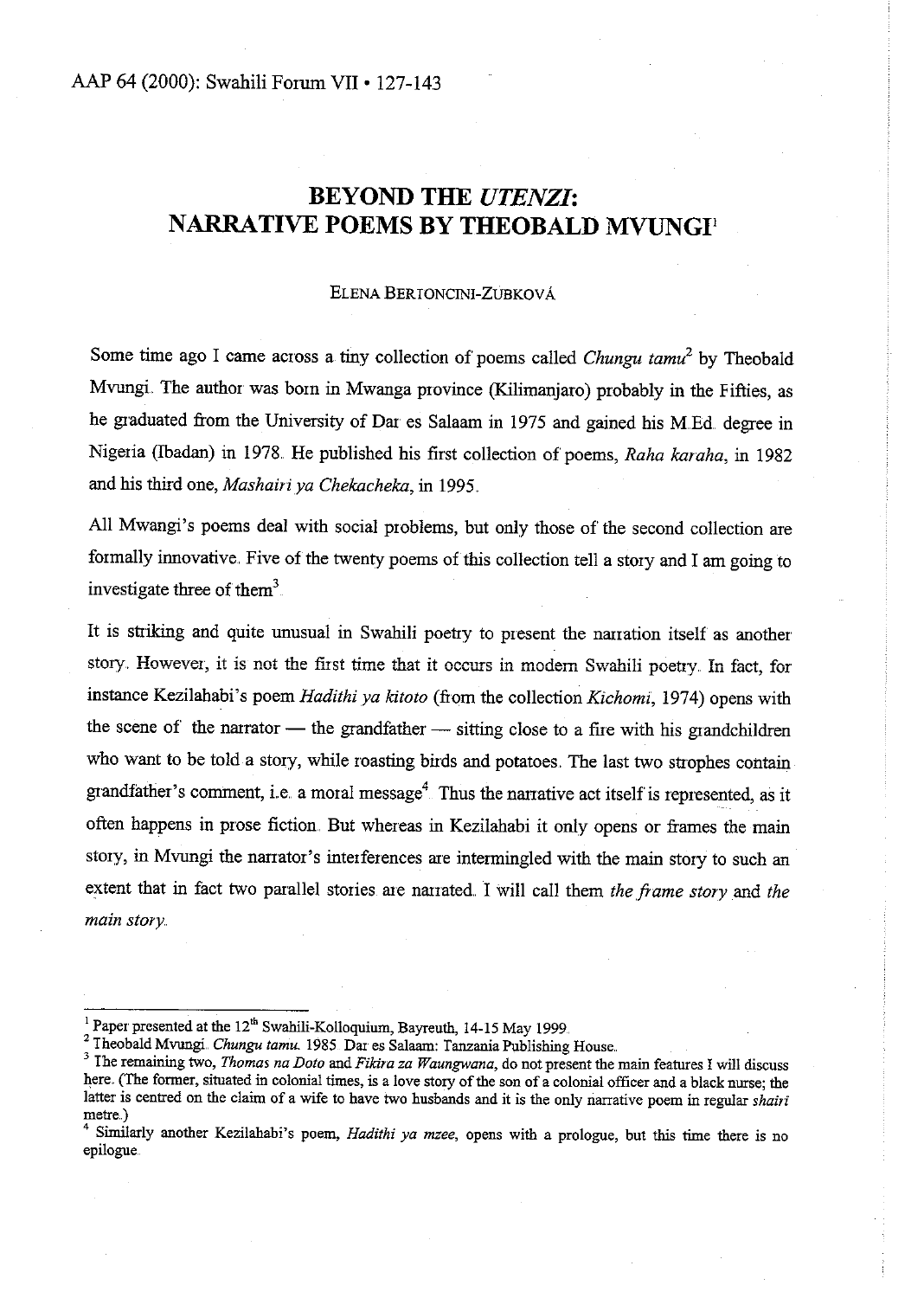*Chatu na kuku* employs the animal fable as the vehicle for an extended satire on human oppression. It narrates about the friendship of the python and the chicken, which lasts until the death of *mama Kuku*. Afterwards the python family manages to kill one of the two young chickens and to enslave the other This story is narrated by *babu* to the young 1<sup>st</sup> person narrator, both sitting by the fire and roasting potatoes. From time to time the main story is interrupted while the poet turns to the frame story, mostly describing the reactions of the young listener. See, for instance, the first interruption after the death of *mama Kuku*.

1<sup>5</sup>*Babu akavunja kiazi, Tukaanza kukitafuna, Kiazi kitamu sana, Nikamwangalia babu akimeza. Niliuliza* •· *"Kuku alizikwaje?" Ati kuku walichimba kwa midomo na kwa kucha, Chatu alitumia meno yake, Hayal* 

> *Kwisha kumeza mafunda kadhaa, Babu alinitumia maji ya kunywa, Nikayaleta, Twala twanywa, Raha tupu*

Another interruption follows the python's decision to seize the young chickens Piku and Paku.

2.. *Nilipumua kwa woga, Babu kiazi akakimega, Mdomoni akakitumbukiza, Niliona kana akiumiza, Mithili yule chatu anavyomeza* 

> *Nilimuliza babu tena,*  "Hadithi ya kweli?", *Babu akamezafunda la* kiazi *na maji, Mzee h11:yu alikuwa na kipaji, Cha huu usimuliaji, "Itakuwaje chatu azungumze na kuku, Ningekuwa kuku si ningepaa?, Nikamwacha chatu akilaani..* "

<sup>&</sup>lt;sup>5</sup> Numbering of the strophes is mine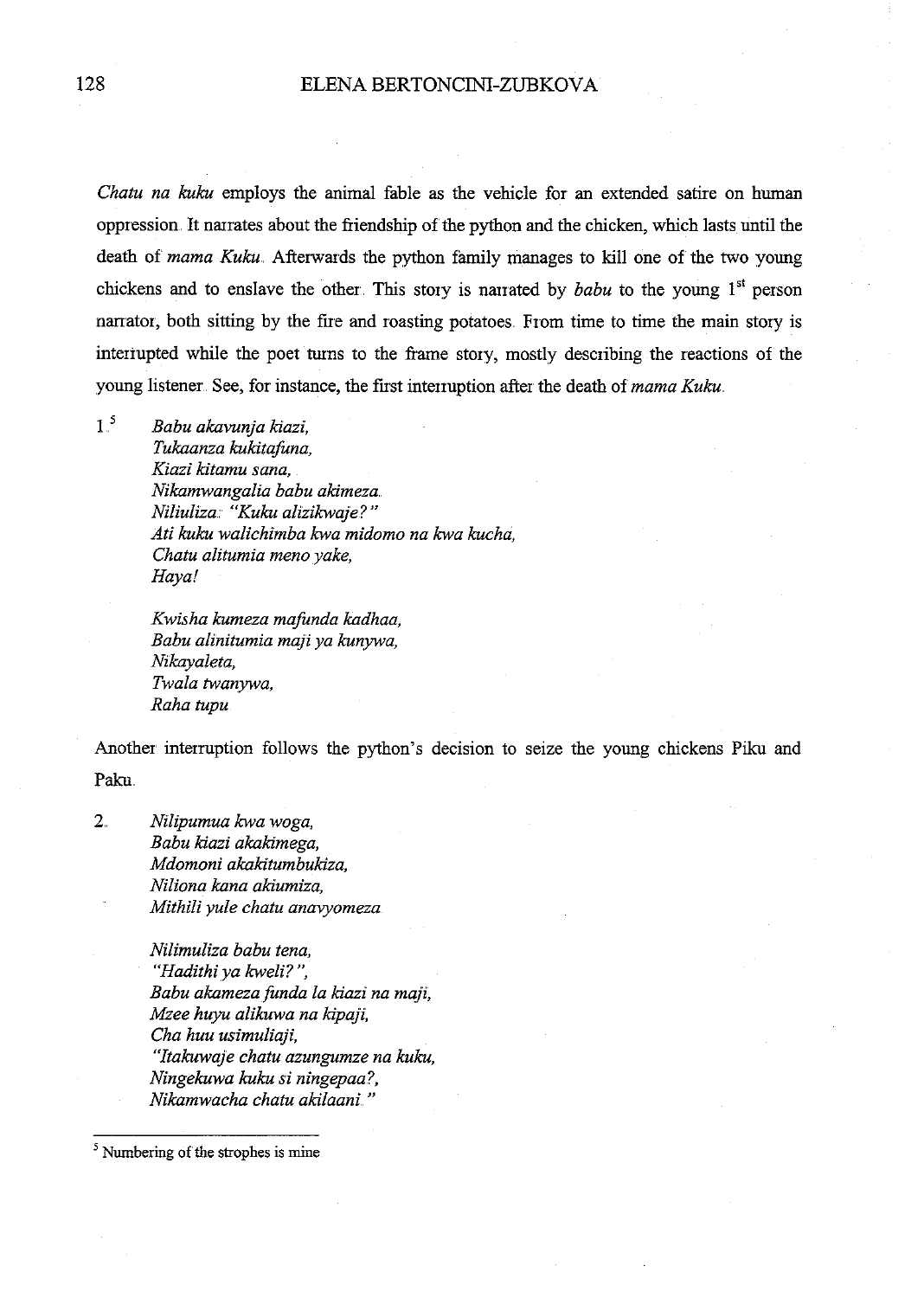2a *Babu hakujali swali langu, Akaendelea kunipasha habari, Piku alimezwa huku analia, Dua akawaombea chatu wote, Mabaya yawafike, Wapi kuku akamezeka, Paku akafungwa, Pangoni akafikishwa* 

Paku is forced to lay and brood eggs as a food supply for the pythons

3. *Nilimuuliza babu, Kuku huyu wa tabu, Naona alikuwa koo, Alitagaje bilajogoo* ?, *Akasema ati* si *ajabu* 

Finally, the last strophe closes the frame story and the whole poem. At this moment the young listener (the grandson) reveals himself as being the author:

4.. *Basi babu akatua, Funda akajimezea, Mimi tama nimejishikia, Huzuni imenisaliti, Kwa Chatu kukosa dhati, Ndipo nikapanga hizi beti, Ziwe kama ndiyo hati, Ukumbusho wa huyu dhulumati.* 

The second narrative poem is Dakitari Askari, situated during the war of Tanzania with Uganda. The 1<sup>st</sup> person narrator Adam Kiende is a military surgeon; in a battle he is taken prisoner by the Ugandan army and while working in the enemy hospital he meets his former sweetheart Eva, now a surgeon of the Ugandan army. In another battle it is the Tanzanian army that gains a victory: now Dr. Adam is liberated and Dr. Eva imprisoned. In Tanzania, however, the two may marry.

Dr. Adam is the hero of the story, and at the same time the narrator. He tells his own story, but also offers his comments. This time there is no real frame story, only an introduction, told impersonaily, about the beginning of the war with Uganda in 1978 .. After five strophes, the style changes as the story formaily starts with the traditional formula *Paukwa,* foiiowed by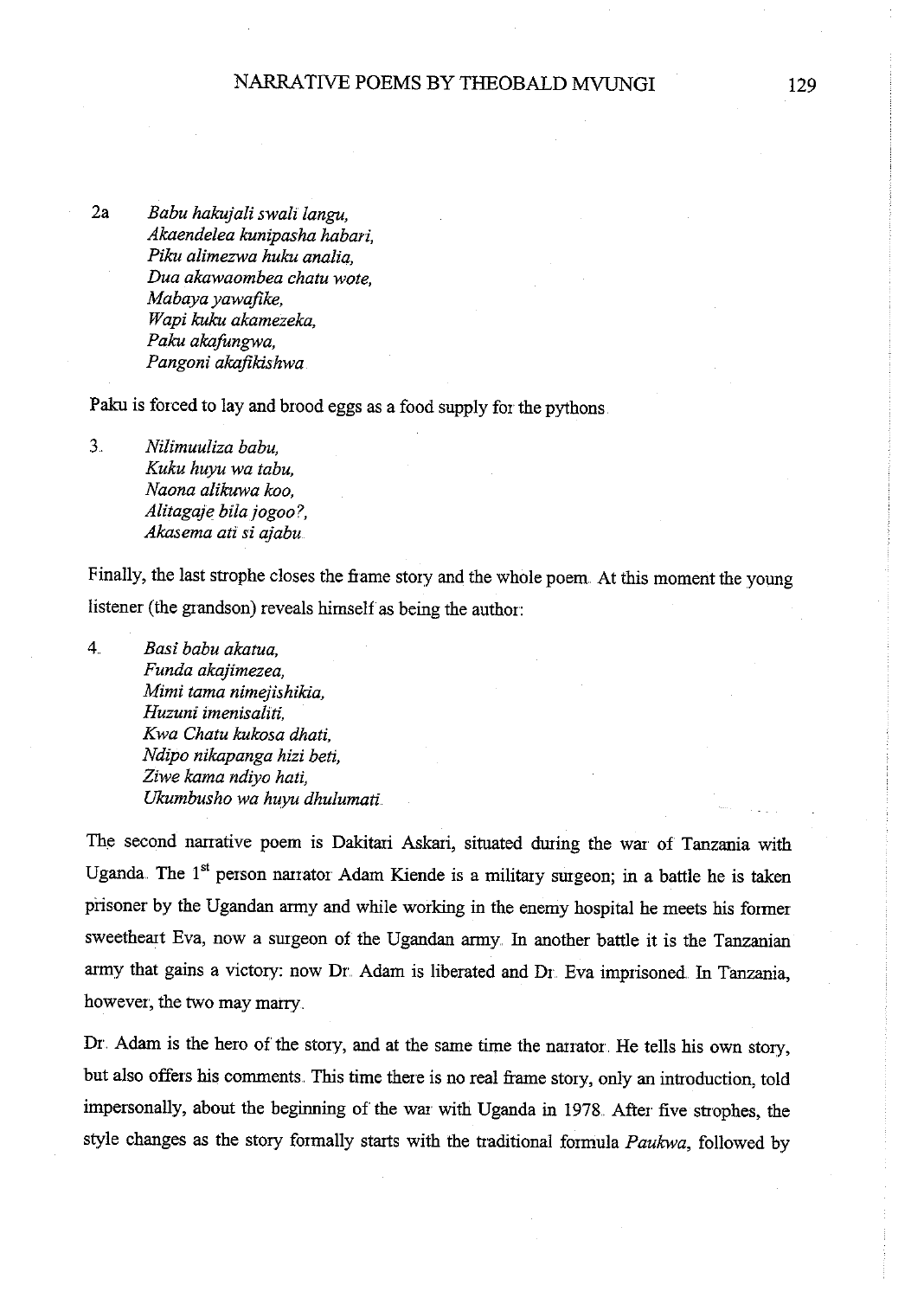short, crisp sentences in juxtaposition, most of them two-word constructions:

5.. *Basi sikiliza ..... Paukwa .* . *!, Vita vikaja, Damu zikavuja, Watu wakatoweka, Maiti zikanuka, Mali zikatimka, Raha ikaaga, Vijiji vikawa mbuga, Pema pakawa alama ya uovu, Mabomu yaliacha makovu ..* 

The narrator addresses his listeners, or rather a listener, as his address is always in singular ..

5a *Hadithi hii haidai kiitikio, Wewe sikiliza tu, Kaziyo kufongua sikio, Ukipenda, shika tama, Lakini tama halikusaidii, Utaonekana kama kinyago cha kuchonga, Ati hadithi?! Sijui Labda ni maelezo au taarifa ya vita, Lakini haikutiwa chumvi mitaani* 

If we may borrow a term from the analysis of the novel, this is a rather obtrusive narrator who interrupts continually his story with comments, questions, addresses to the listeners etc ..

5b *Huo mwaka sabini na nane, Mie tayari ni Kapteni wa jeshi, Lakini mimi ni askari dakitari, Umeshituka!, Mtu mmoja kuwa muuaji na pia mponyaji, Kama ulifikiri haiwezekani, basiyawezekana* 

> *Acha na kasumba potofu, Hujasikia wezi wakiomba Mungu, Kablaya kwenda huko waendako? Au unajikiri askari husali au huswali huko vitani?*

While in the strophe 5a he questions the genre of this composition (Ati hadithi?! Sijui. Labda *ni maelezo au taarifa ya vita),* in the next one he disagrees with the use of the wrong form *mponyeshaji:*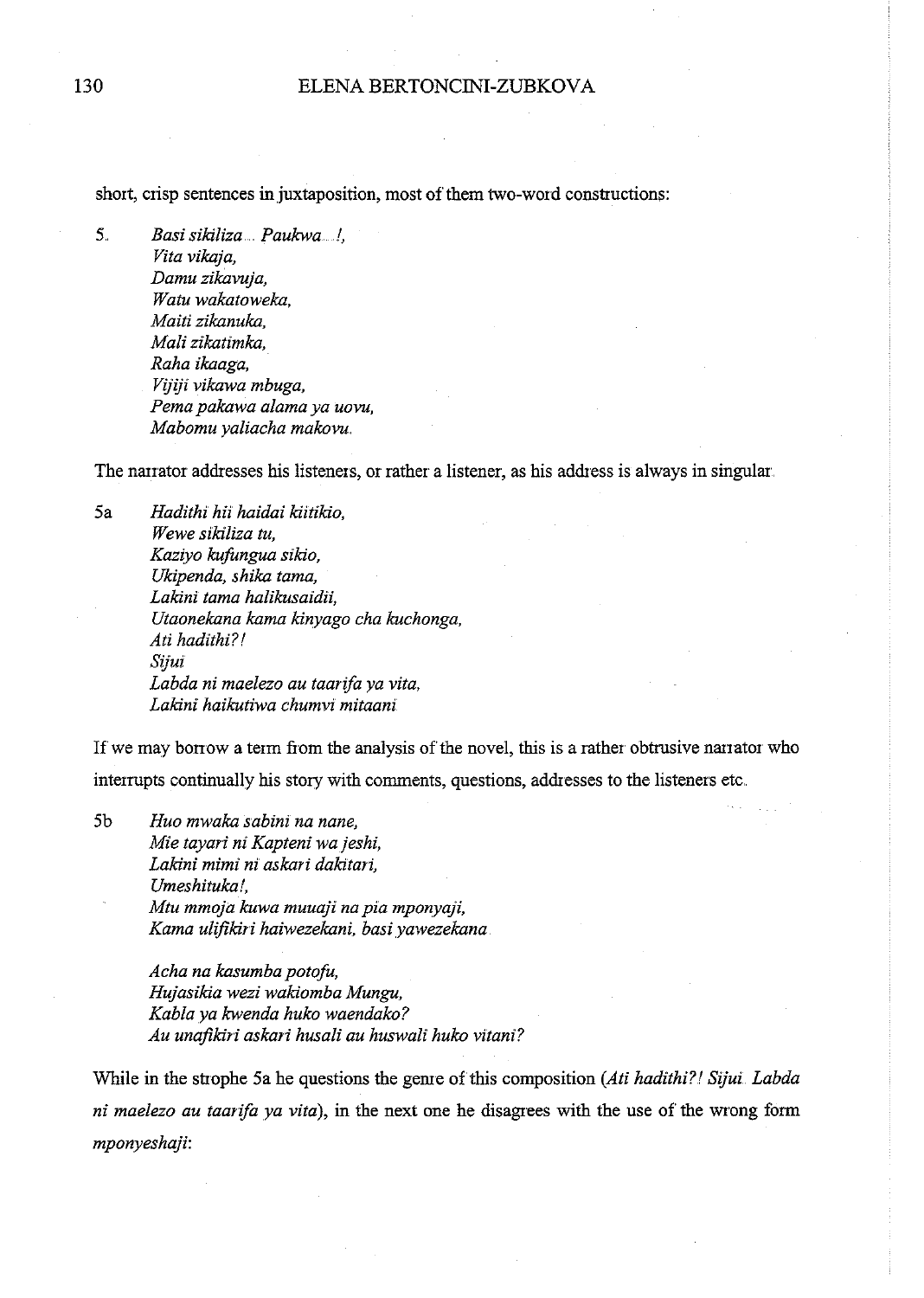6.. *Basi mie ni mponyaji, Wasemaje?, Aa aa sio mponyeshaji la hasha, Mie naponya, Kwa hiyo ni mponyaji, Mponyeshaji ni yule anayenifanya mimi niponye, Jifunze Kiswahili yahe!,* Si *kitu, Mimi ni askari dakitari, Kapteni, Ninapigiwa saluti, Usinionee wivu, Ukitaka, nawejiunge nasi, Lakini usikubali raha tu, Kumbuka na karaha* 

At this point he remembers the past - *Haya yanikumbusha zamani* - and in a flashback tells about his attempt, with some other schoolboys, to become priest, as they have seen their teachers in a catholic school eat much better food than that given to the pupils. Nevertheless, very soon they realize that life in a seminary is hard to endure.

7 *Lahaula!, Miaka miwili, Magoti yameota sugu, Msichana akipita kushoto uangalie kulia, Vitabu usome vingi na sana, Padiri akisema usibishe, Tuliyeyuka kama siagijuani, Wazo la mikate na mayai likapaa, Seminari ikatukosa,*   $Au$  sisi tukaikosa.

The last poem I will discuss, Manzese mpaka Ostabei, is the most interesting for our purpose. Here the  $1<sup>st</sup>$  person narrator is a storyteller, telling the story of other people, whose comments have an important role in building the poem.

While in the first poem the characters of the frame story were two  $-$  the grandfather and his grandson - and in *Dakitari Askari* there is no frame story, but an obtrusive narrator commenting to his listener both on his story and on the very act of narrating, *Manzese mpaka*  Ostabei features a storyteller and his audience. Even if the listeners are reflected only in the storytellers replies, they have their characteristics: they may be defined as poor male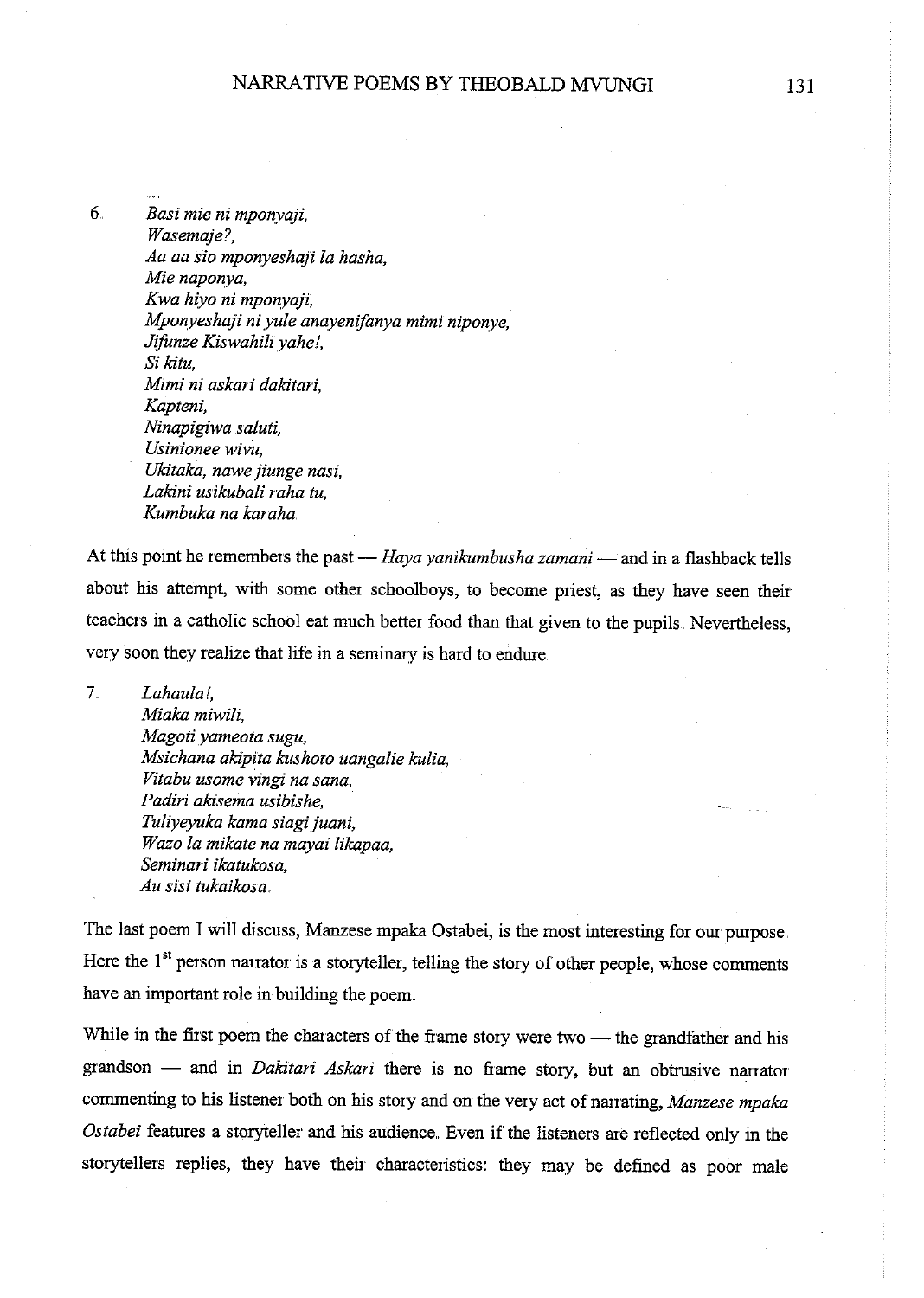inhabitants of Dar es Salaam, who have not enough money to pay for an entertainment.

The opening is traditional — *Hadithi njoo*:

8.. *Hadithi njoo, uende Manzese, Upite Kariakoo, Mwisho wako Ostabei, Mjini Bandarisalama, Wengine wameliita Jiji, Kuliita Jiji la salama, Yumkini, Lakini a!, Sijui, Je iyo harufu ya dhuluma, Je vishindo rya majambazi, Jejeje* ..... *fe nyingi, Jiji salama,*  Watu hadaa, *Yayumkinika labda ..* 

It seems that the listeners have lost their traditional culture, as they are unable to respond ( *kuitikia* properly:

9.. *Hadithi kavu isiyo na mwitikiaji, Wasemaje? Hadithi za kisasa ?, Basi na vituko ryake pia, Wengine hamtaki kuitikia, Wengine mwaitikia kizungu,*  Sijui yaah yaah ... *Ni mamoja kwangu, Lakini sikilizeni, Kwanza hamna pakwenda, Hadithi mtasikiliza, Walevi hamna fedha, Kwa hiyo baa marufuku, Kwanza bia imepanda bei, Labda mjifunze kunywa gongo* 

9a *Wapenda densi sijui dansa, Siku hizi nifitjo na unyang'anyi, Wanyang'anywa msichana, hata mkeo, Pia wakuibiafedha, Barabara zote giza, Taa zawaka kwa maringo, Jiji lasema hali ngumu.*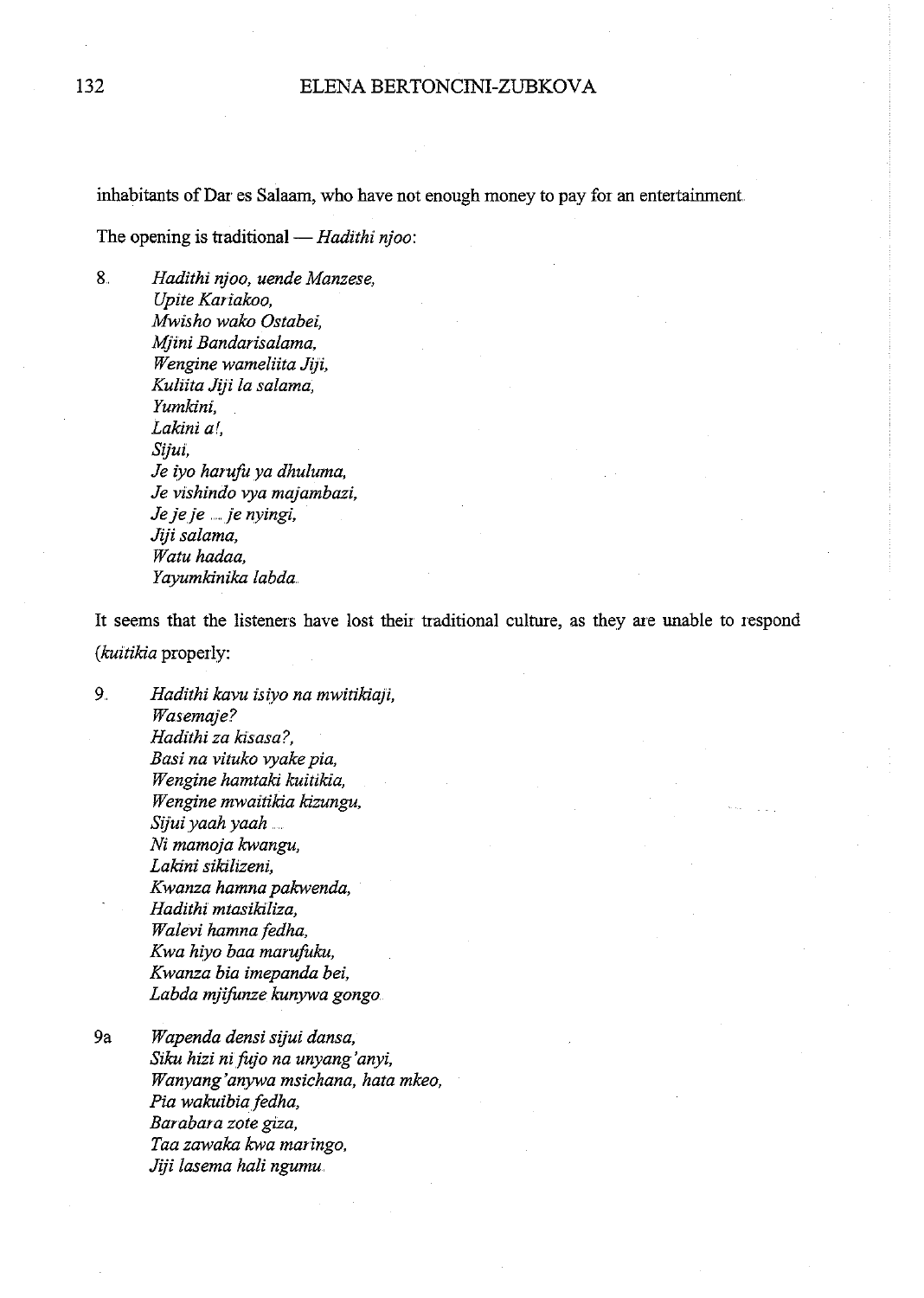9b *Watu wanasema hali halisi, Kaa usikilize hadithi, Maana huna pakwenda, Kasuruali kako, Bei yake mshahara wa mwezi, Kakivuliwa, Utalia kwa lugha ya kwenu, Kizungu, Kiswahili wapi, Utakuwa majinuni zuge, Kaa usikilize kisa cha Manzese, Na Ostabei Jijini Daa.* 

The storyteller comments on the difficult situation in Tanzania: rising prices, increasing criminality, poor conditions of life in Dar es Salaam. Only at this point the main story starts to unfold. It begins in 1956 with a poor couple, Kitwana and Mtumwa, but the storyteller interrupts continually his narration addressing the audience.

The hero of the main story is the eldest son of the couple, Mashaka.

<sup>I</sup>0. *Ala ala! Hampendi, lvfwataka hadithi ya vigori tu, Za madume hamtaki, Basi nendeni huko baa, Au kwenye densi, Mnazo hela?, Densi wanakwenda, Wale wenye masurufu, Au wale maarufu, Kama sarafo, Na noti elfu, Au, tena au, Walewezi, Maana ndio wenye senti* 

At this point begins a long insert about different kinds of thieves ..

11. *Wengine wezi wa sinzia, Baadhi wezi wa silaha, Wale wasiofanya mzaha, Kuua kwao si karaha, Halafu, tena halafo, Kuna wezi mikono-laini, Mwawaita wezi sijui karatasi, Ennhee umesema,*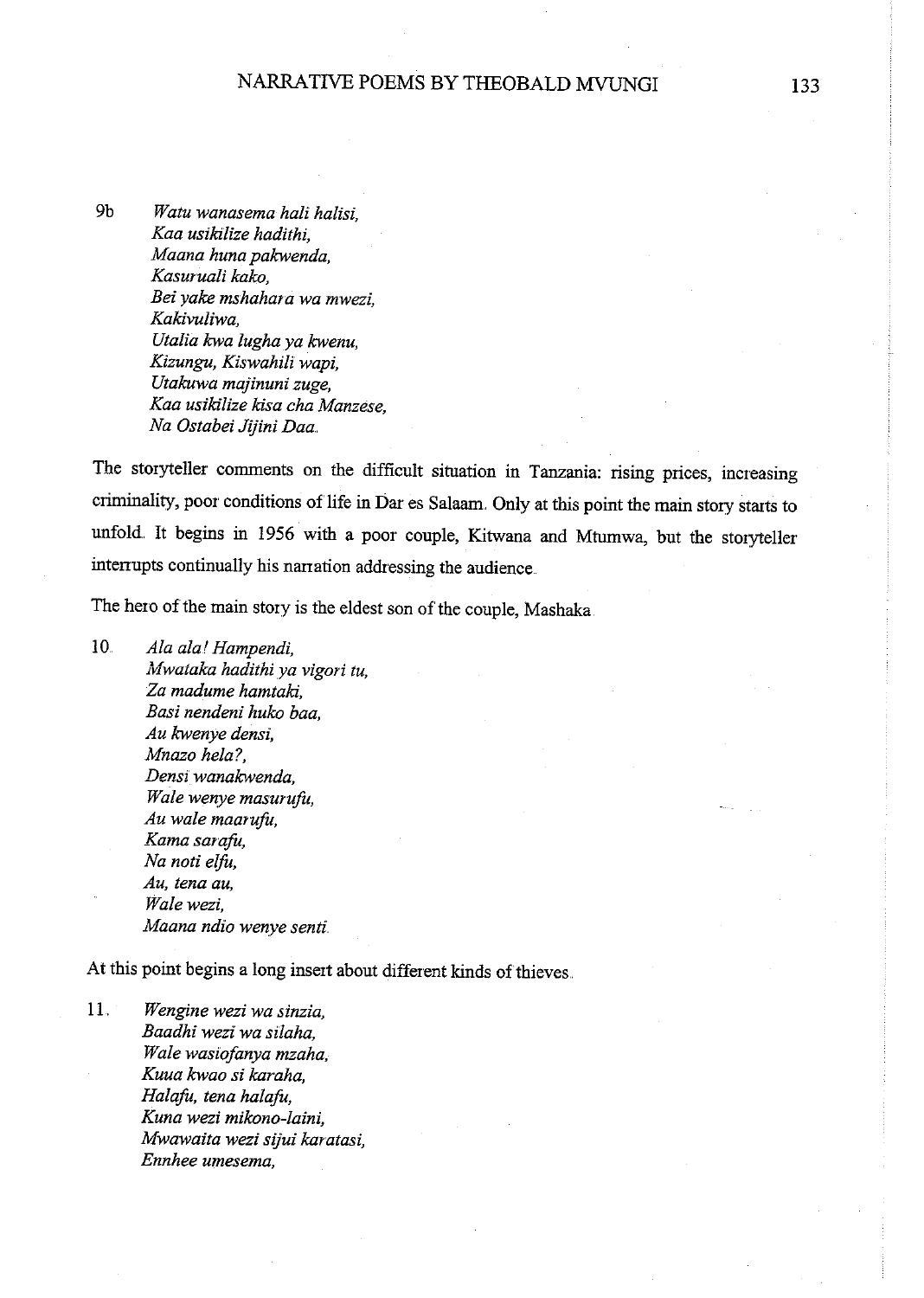*Wezi wa kalamu, Basi huko densini, Wezi wa kalamu na wenzao, Wanafanya karamu, Unaonaje karamu ya majizi?* 

*Naam,* 

*Itakuwa karamu kabambe, Au hata kamambe, Mazungumzo yao, Yale maelezo ya mbinu za* wizi, *Lakini karamu mbali, Je mkutano wa chama cha wezi, Usinichekeshe, Ati mwenyekiti Atakuwa wa Yilaha, wa sinzia, Au wa mikono-laini?* 

The disquisition goes on, but then the storyteller notices that he is boring his listeners ..

12.. *Aaa lakini hii Yi hadithi ya wezi, Taabu ni nyie, Mnapiga miayo,*  Eti nawachosha, *Ni lipi lisilochosha, Muda wenyewe mrefu, Na nyie hamna hela, Burudani shurti utikise, mhela, Ule mti unaotaga hela, Mti huo makwenu hauoti, Achilia mbali kustawi, Basi hadithi hii nawapa bure, Taabuya vitu rya bure, Havina thamani, Ningekuwa nawauzia, Mngenisikiliza na kukariri, Maana nisemayo si haba, Japo hayajai kibaba, fliryo, bure haina mahaba* 

Finally the main story continues: Mashaka, even if very poor, is a good student, so he enters high schooL He is in the same class with Dora, the daughter of a minister (the very rich and important Jonathan Shibe}. Here the two stories meet, as the listeners are supposed to know the minister He is described ironically, with the use of hyperbole: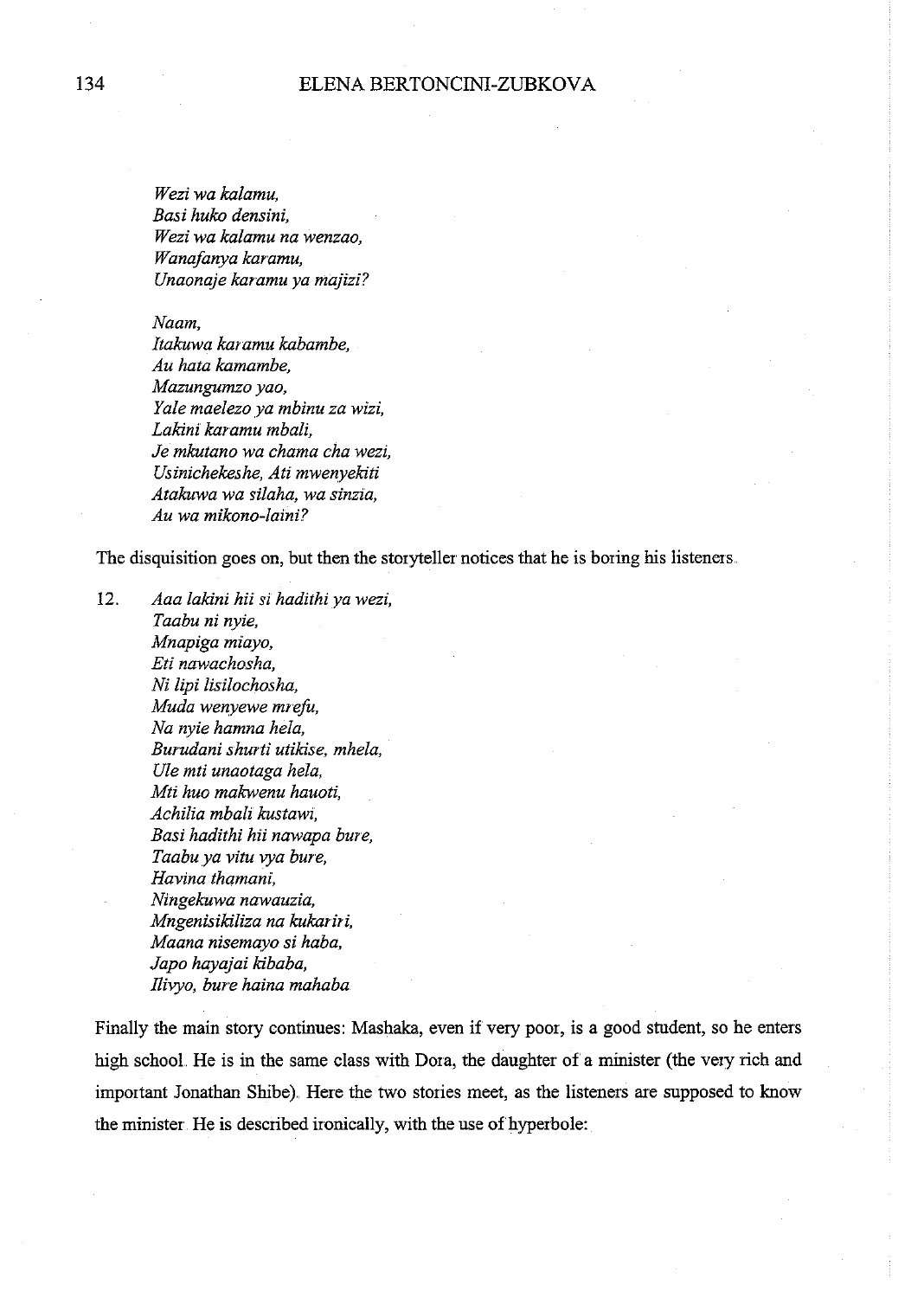13.. *Jamaa mnamkumbuka Shibe?, Tumbo lake kubwa kama pipa, Kichwa kidogo kama cha chatu, Uso ulimjaa kurutu, Puafupi lakini pana, Mweusi kama kiatu chajeshi, Mdomo wake wajuu haukuonekana, Sharubu za kambare zilistawi, Ukiziona sharubu utamfikiria spekta wa polisi, Maana wale hawaruhusiwi ndevu, Kwa hiyo ni sharubu za hamu tu,* .

The love story between Mashaka and Dora continues even after they have finished high school. The rich parents try by all means to prevent their marriage, but in vain. Before ending his story, the narrator interrupts himself for the last time.

14. *Hadithi yakimbilia ukingoni, Nimesema sana, Hata soda hamwezi kuninunulia? !, Mwanisikiliza, Mwameza mate, Mkitajwa binti mwafumbua macho, Eboo* - *namna gani?, Basi. Namalizia, msinisumbue na maswali Walioana hawakuoana? !, Kwanza hakuna kuoana!, Hakuna*  Bwana aoa. *Hakuna kuoana Maana mke haoi kamwe.* 

The story has a happy end: thanks to a grandchild, Dora's parents accept finally her husband.

### **Formal features**

Mvungi's narrative poems are cast in free verse, or rather in a sort of irregular metre. In fact, in the collection *Chungu tamu*, besides poems with a regular metre and those in free verse, there are many mixed forms, where the speech is not patterned enough to be a metre, but still deliberate enough to be rhythmic<sup>6</sup>, and where the rhyme is not removed.<sup>7</sup>

<sup>6</sup>Cf Roger Fowler, ed.: *A Dictionary of Modern Critical Terms,* Routledge & Kegan Paul, London and New York, 1973, p.102.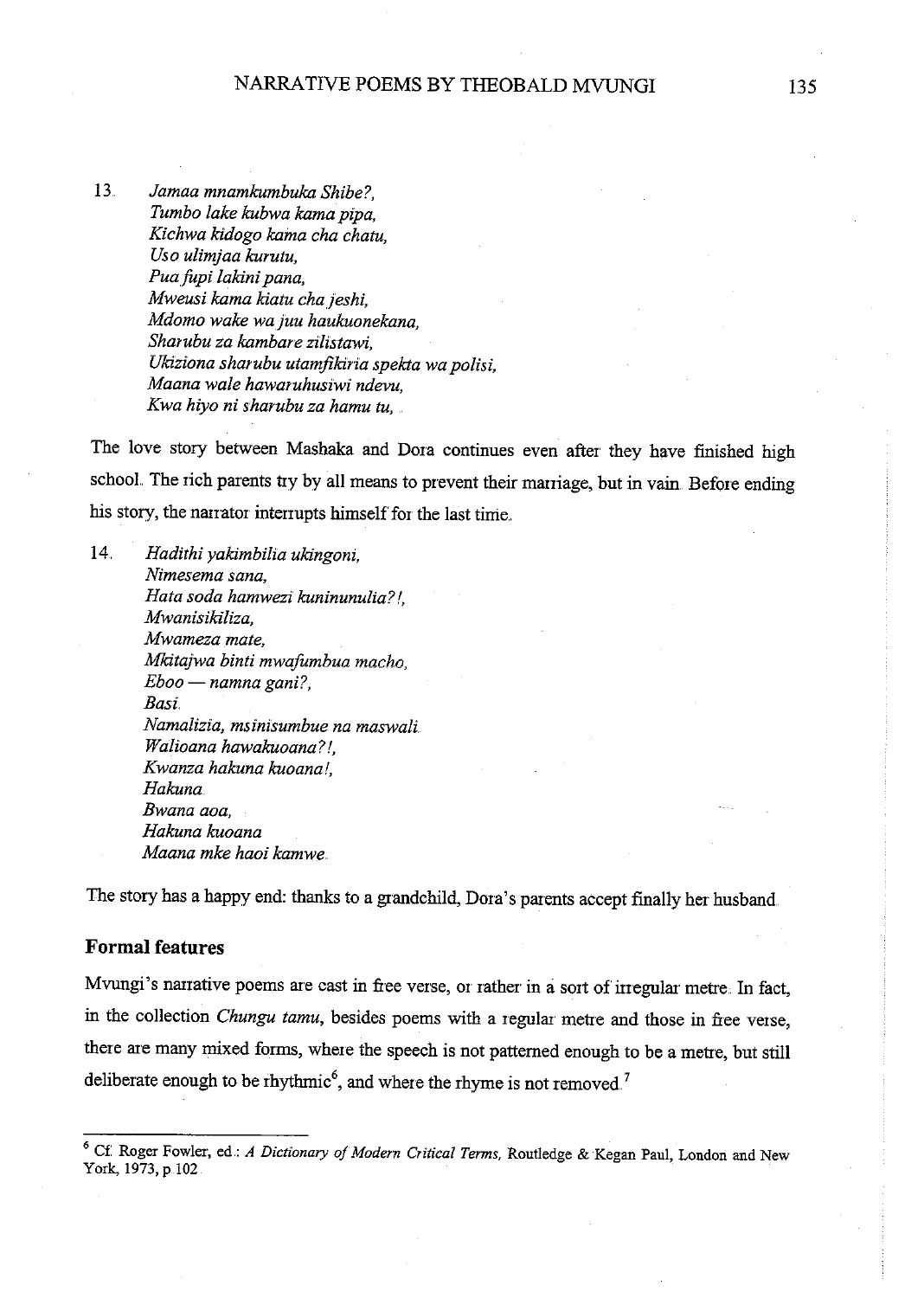In some modern poets, like Mulokozi and Kahigi, the passage from traditional to modern poetry is still visible, whereas e.g. in Kezilahabi the process of creating a substitute form of an accepted prosody is accomplished. Mvungi is closer to the former two poets.

In Mvungi's poems there is a great variation in line-length and in the length of the strophes .. Thus *Chatu na kuku* consists of eight pages containing 47 strophes of unequal length — from four lines up to 12; *Dakitari Askari* is 15 pages long and has 32 strophes of even more unequal length: from 3-4 lines to some strophes stretching over 1-2 pages; finally *Manzese mpaka Ostabei* consists of 12 pages, with strophes from 4-5 lines up to one page.

The rhyme occurs quite often; it is the irregular rhyme of free verse, a crucial structural device, suited to capture the heterogeneousness of modern experience. See, for instance, in the strophe 2: kwa woga — *akakimega, akakitumbukiza — akiumiza — anavyomeza*; maji  $kipaji$  — usimuliaji. Strophe 3: *babu* — tabu, koo — jogoo. Strophe 4: *imenisaliti* — dhati *beti- hati- dhulumati* Strophe 9: *halisi- hadithi..* Strophe 10: *masurufu- maarufusarafu* - *elfo.* Strophe 11: *silaha* - *mzaha* - *karaha* Strophe 12: *haba* - *kibaba mahaba ..* 

)1'

In the strophe 13, besides the rhyme *chatu — kurutu*, this rhyme  $(-tu)$  is repeated two lines later in *kiatu*, but not in the end position. The same patterning, i.e. a sort of phonological echo, occurs in the strophell, *kalamu* — *karamu*:

*Wezi wa kalamu na wenzao, Wanafanya karamu,* 

and in the strophe 6, *raha* — *karaha*<sup>8</sup>:

*Lakini us ikubali raha tu, Kumbuka na karaha.* 

 $<sup>7</sup>$  In fact, the most prominent feature in the traditional Swahili poetry is the metre - a fixed number of syllables</sup> in a line and a fixed number of lines in a strophe - while the rhyme is less elaborated than that of Western poetry. So the first traditional element that Swahili modem poets felt the need to do away with was the regular metre, not the rhyme that is not considered to such an extent as a worn-out convention. Therefore there are many free-verse poems without a fixed number of syllables in a line and with a varying number of lines in a strophe, but which exhibit a regular (or almost regular) final rhyme, whereas there is, as far as I know, nothing similar to the European *blank vers* with its regular metre and rhythm, but without rhymes.

<sup>&</sup>lt;sup>8</sup> Remember that *Raha karaha* is the title of Mvungi's first collection of poems.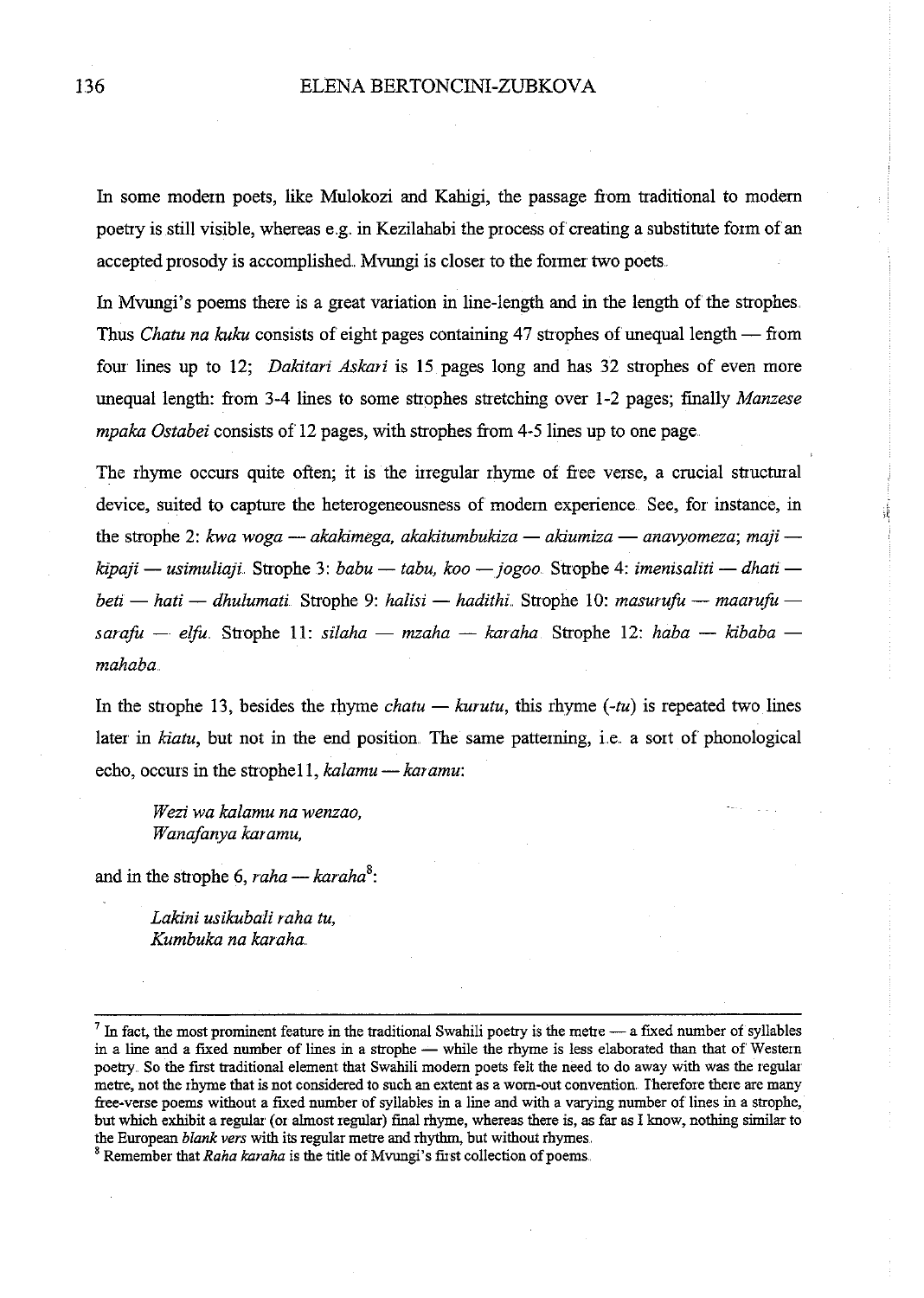Mvungi's narration is not always linear; in *Dakitari askari* he shifts to the past inserting some flashbacks into the main story. His language is simple, but varied: it features many colloquialisms, broken Swahili of Uganda, codeswitching and a distinctively oral style *(kasuruali kako* )..

The poet often uses short and simple sentences almost without punctuation. His graphological style is similar to the Swahili convention of commas dividing two hemistichs of a *shairi,* ie .. having only a formal, visual role. In fact, Mvungi's commas and full-stops have no syntactic function, but signal respectively the end of a line or of a strophe. Thus commas occur even after a question mark and sometimes they are put in the middle of a phrase *(mzee huyu alikuwa na kipaji, cha huu usimuliaji; densi wanakwenda, wale wenye masurufu),* or, on the contrary, between two sentences. Full-stops very seldom occur in the middle of a strophe, not even at the borderline between the frame story and the main story (which is somewhat disturbing for the reader)..

2a. *Babu hakujali swali langu, Akaendelea kunipasha habari, Piku alimezwa huku analia,* 

As the effect of using full stops is to emphasize the autonomy of each piece of information, their absence may mean close interlinking of the two stories. When the full-stop does appear in the middle of a strophe, its effect is of maximum force:

15.. *Kukacha,* 

*Landrova na lori, Hukoo kunakoogopwa, Wengine mwaita mstari wa mbele, Wala hakuna cha mstari wala mchoro,*   $Ni$  mbuga, misitu na fujo, *Mauti* 

The voice of the poem as a whole is the author's, but in some places he accomplishes the appropriation of the voice of his listeners, in order to better evoke their participation, or of his characters, in order to present them more vividly or to condemn their world view *(Midili skuli*  of the minister Shibe). This shift occurs, e.g., in the  $6<sup>th</sup>$  and  $9<sup>th</sup>$  strophes.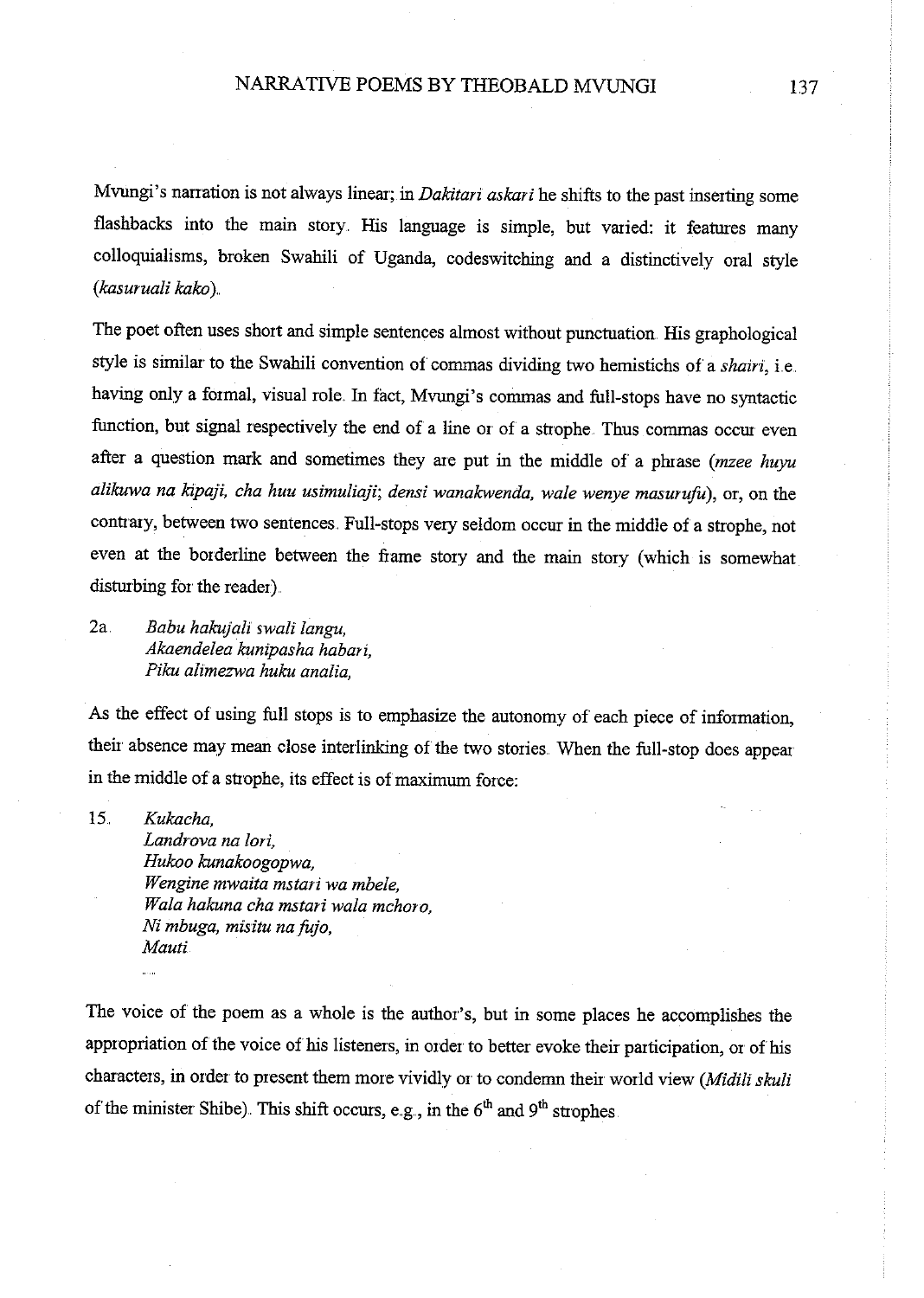While the classical *utenzi* is punctuated by purely formal, "dummy" addresses to the listener, such as *sikia, fahamu* etc., Mvungi's address to the listeners/ readers, represented as a dialogue of the storyteller with his audience, is an important part of his narrative poems. The reactions of the audience are discussed by the narrator, and sometimes (strophe11) a listener's hint is reflected in the narrator's speech:

11.. *Mwawaita wezi sijui karatasi, Ennhee umesema, Wezi wa kalamu,* 

The principle underlying all versification is foregrounding. Foregrounding may include all salient linguistic phenomena that in some way cause the reader's attention to shift fiom 'what is said' to 'how it is said', and above all, it includes rhetorical figures .. A prominent poetic device occurring in Mvungi's poetry is chiming. It is the device of connecting two words by similarity of sound so that we are made to think of their possible connections. The phonological bond is most striking when it is between words that are grammatically paired but contrast in reference and in associations. This bond may be alliterative, like *siku ya soko*, or one of rhyme, such as *utoto ni kito, wazuri* - *kiburi,* or *dunia mviringo wa maringo ..* In such cases we speak about horizontal rhymes, as the words are in the same line.

Assonance (identity of vowel sounds) and alliteration (repetition of initial consonants) are combined, e.g., in *mabomu yaliacha makovu* in the strophe 5.

Lexical repetition, one of the essential poetical devices, presents a simple emotion with force by underlining rather than elaborating the message.. Free repetition, characterized by an apparent haphazardness or disorderliness in the manner of repetition, has a deliberate rhetorical effect: it is a fundamental device of intensification.

Both categories of free repetition — intermittent repetition (ploce), and immediate repetition *(epizeuxis)-* occur in Mvungi's poems ..

Repetition at a distance:

16. *llimradi ni kivutio kisichoumiza fikra, Hata fikra za masikini.*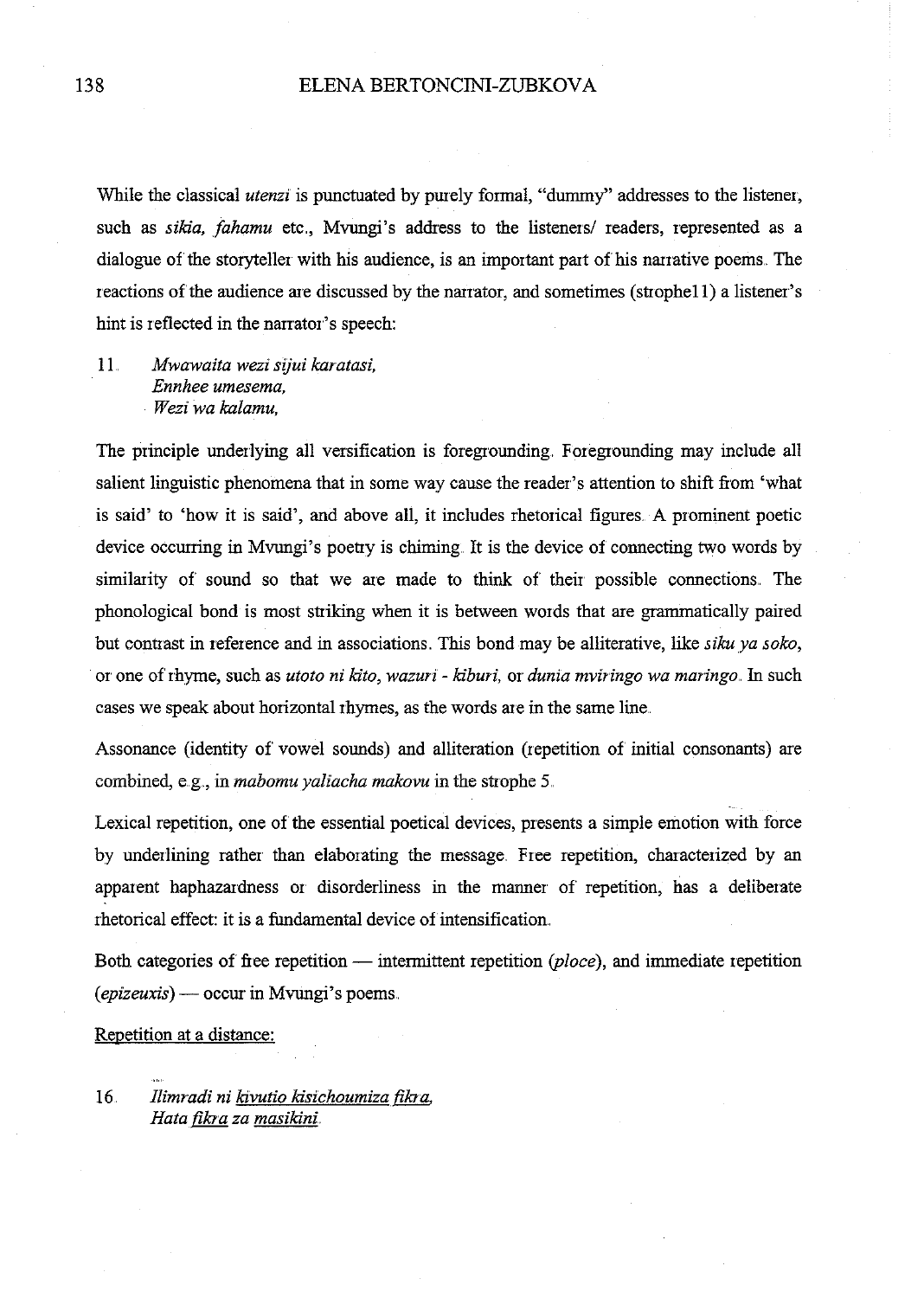*Lakini vita, Inayodai watoto wa nyumbani, Si k:ivutio k:isichoumiza, Kwanza si k:ivutio kwa raia wema, Hasa raia masik:ini, Sijui ni k:ivutio kwa nani, Usiniulize.* 

#### Repetition in contact:

*Mame Dora akaasa akaasa* or *Ati mchumba, mchumba asiye baraka ..* 

When the repetition takes place within the framework of a pattern, we speak of verbal parallelism. Mvungi makes mostly use of anaphora (initial repetition) and anadiplosis (the immediate repetition of two terms, the first one situated at the end of a unit, the second one at the beginning of the following unit)

- 17. *Wote wawili wakaangua, Kuku akapata vifaranga, Vi(aranga wawili, Chatu akapata vichatu, Vichatu vinne.* **(** *Chatu na kuku)*
- 18. *Nikawaza maraisi wa maisha ni wengi, Kuna waliojitangaza wazi, Kuna wasiojitangaza, (Dak:itari askari)*
- 19.. *Wengine hamtak:i kuitik:ia, Wengine mwaitik:ia kizungu, (Manzese ..* .)

On the whole, however, the author privileges free repetitions that suggest spontaneity.

#### Syntactic parallelism:

The term "parallelism" is above all associated with syntactic repetition, like in the examples 20 and 21.

- 20.. *Mtumwa akapungua ubichi, Kitwana akachanua k:ichwani, (Manzese mpaka Ostabei)*
- <sup>21</sup>*Mwenzangu Manyai kapewa manesi watatu, Na pori lake, Mie wawili na vichaka vyangu, (Dak:itari Askari)*

139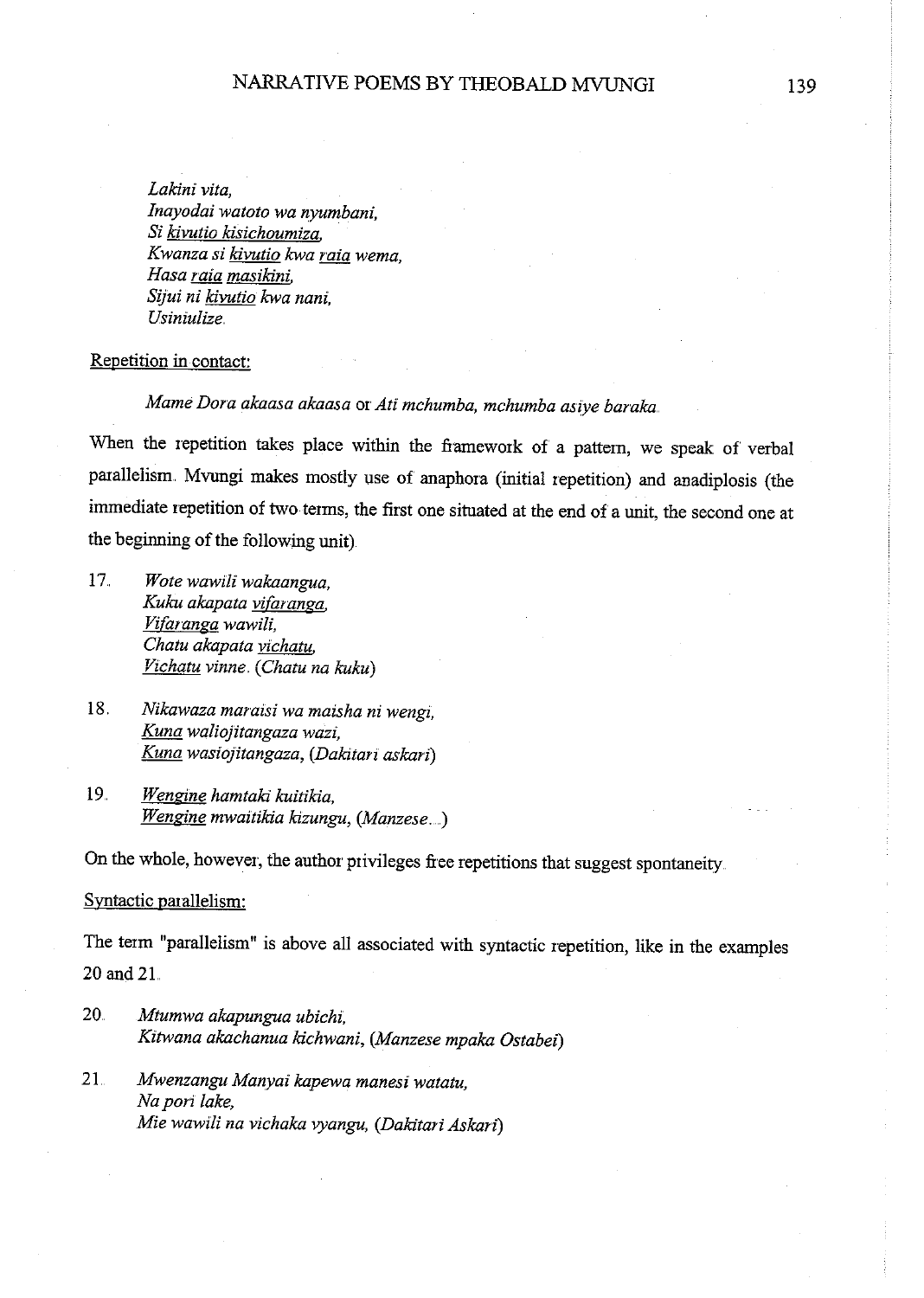In the following verses (from *Chatu na kuku*), both syntactic and lexical parallelism appearparallelism extends to both lexical and grammatical choices ..

22.. *Kuku ataga mayai, Chatu atagayake, Kuku akimkuta panya, Anamkonyeza chatu, Chatu apata kitoweo.* 

> *Chatu akikuta matunda, Au hata punje za nafaka, Amweleza kuku, Kuku anafaidi ..*

Parallelism may be synonymic, like in the former examples, or antithetic, as e.g. in *Dunia ni raha na tabu,* or in

5.. *Vijiji vikawa mbuga Pema pakawa alama ya uovu,* 

Among other examples of Mvungi's patteming are horizontal rhymes combined with an antifhesis *(mapenzi ni mashenzi; watu wakageuzwa vitu; kambi ikajaa vumbi),* and the chiasmus

8.. *Jiji salama, Watu hadaa,* 

Another interesting featwe is the antithesis linking the last line of a strophe (9a) with the first line of the next one (9b):

*Jiji lasema hali ngumu. Watu wanasema hali halisi,* 

Normally these two lines should be part of the same strophe, separated from what comes next, i.e. the direct address of the audience:

9b. *Kaa usikilize hadithi, Maana huna pakwenda,* 

This is a case of foregrounded irregularity, or in other words, of linguistic deviation.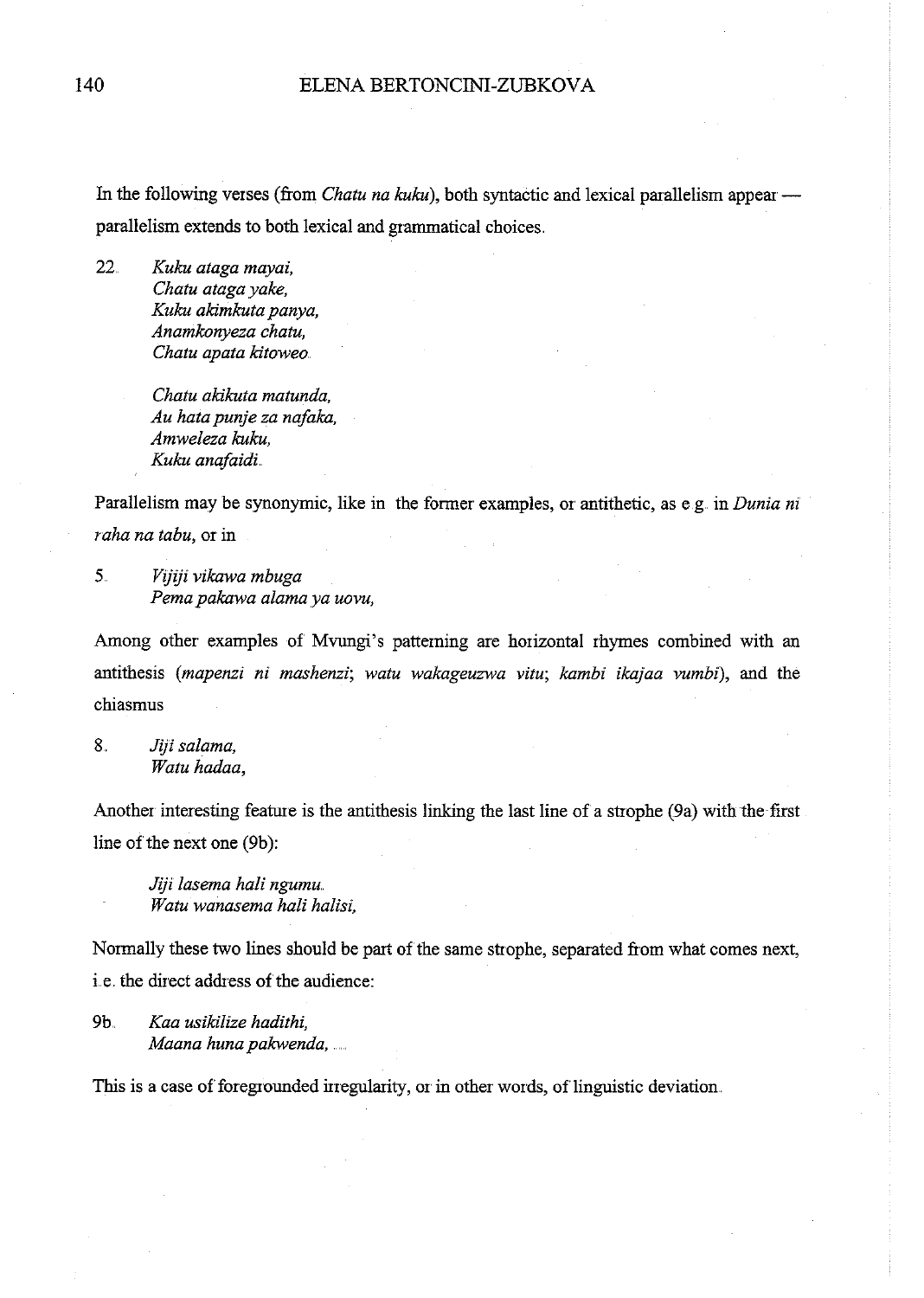According to Fowler<sup>9</sup>, it means the violation of rules and conventions, by which a poet awakens the reader to a new perceptivity. In fact, as we have said above, the narrator intermingles the main story with his comments (the fiame story), and this linking has been made evident even by such formal devices as punctuation, the division in strophes and rhymes ..

Mvungi's poems are relatively poor in tropes, i.e. in devices involving alteration of the normal meaning of an expression, such as metaphor, metonymy, synecdoche, simile etc ..

He does use similes and metaphors, of course, but not to such an extent as other modem poets .. Some of his similes are *tuliyeyuka kama siagi juani; nikawa nimekaribisha makofi mithili ya mvua; alilia kama ng'ombe machinjoni;* other examples of simile may be observed, e.g., in the description of the minister Shibe  $(s.13)$ :

13.. *Tumbo lake kubwa kama pipa, Kichwa kidogo kama cha chatu,* .. *Mweusi kama kiatu cha jeshi,* 

An example of metaphor occurs in the same poem (in the strophe 12) with *mhela* - the tree on which grows money:

12. *Burudani shurti utikise, mhela, Ule mti unaotaga he/a, Mti huo makwenu hauoti, Achilia mbali kustawi,* 

In *Dakitari askari* the narrator compares military doctors following wounded soldiers to vultures:

*Mie nilivuka mpaka, Januari, Ndege mla nyama, Nafuata vitoweo,* 

In the same poem he "dismantles" a metaphor (in a strophe quoted earlier):

15.. *Kukacha, Landrova na fori, Hukoo kunakoogopwa, Wengine mwaita mstari wa mbele. Wala hakuna cha mstari wala mchoro,* 

 $9$  Op.cit., p 98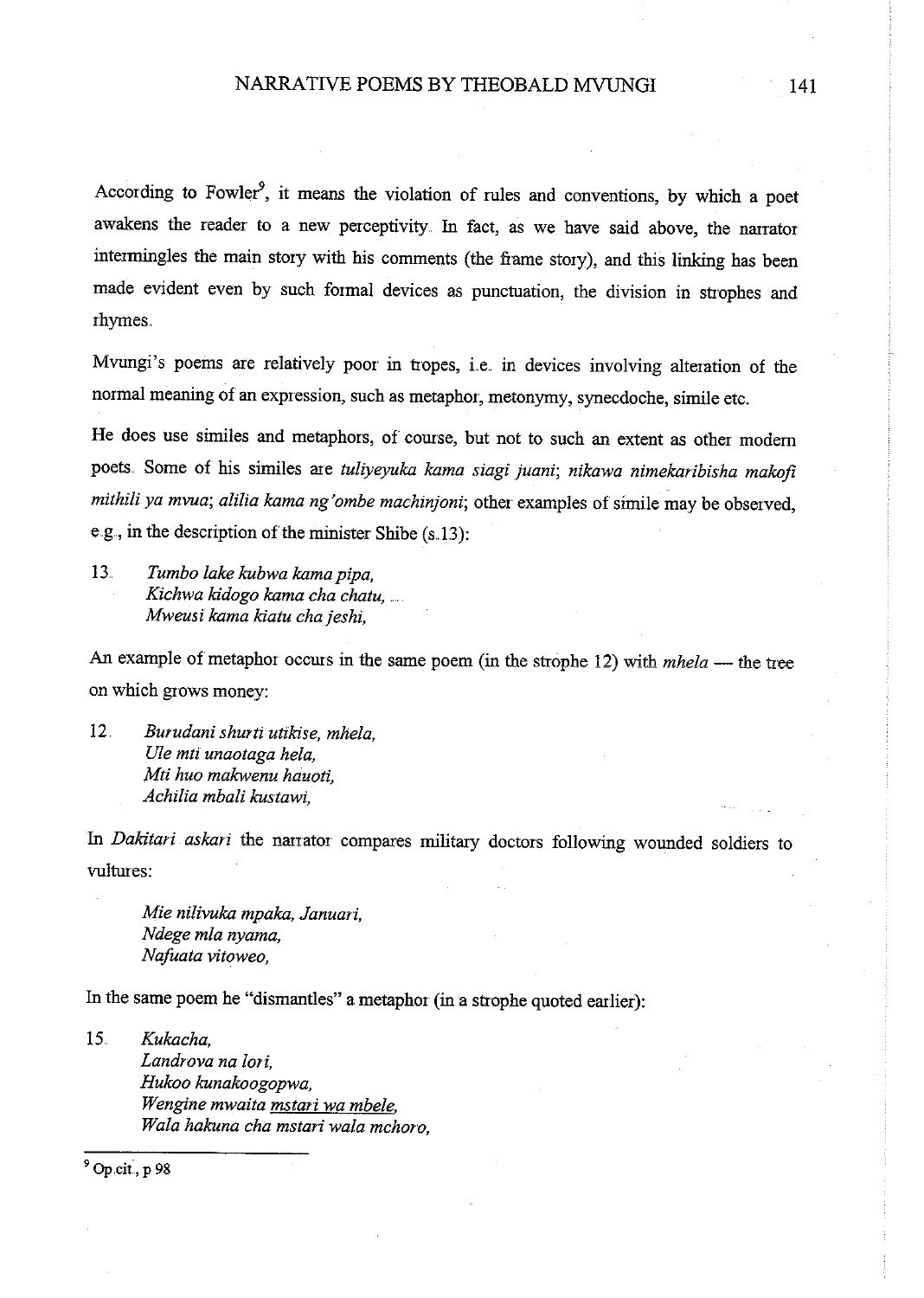$Ni$  mbuga, misitu na fujo, *Mauti..* 

This example illustrates one characteristic of Mvungi's style — his fondness for playing with language at various levels, from words to sentences. There are several instances of playing with words in our poems, like *Wapenda densi sijui dansa* (9a), *Seminari ikatukosa, I Au sisi tukaikosa* (7), or

14. *Walioana hawakuoana?l, Kwanza hakuna kuoanal, Hakuna. Bwana aoa, Hakuna kuoana Maana mke haoi kamwe* 

See also the discussion about *mponyaji* and *mponyeshaji* in the strophe 6..

A part of language game is also Mvungi's manipulation of proverbs:

*Vita havina macho, Vina miguu ..* 

12.. *Maana nisemayo si haba, Japo hayajai kibaba* 

To the latter manipulated proverb, a new one is added by the means ofrhyme: *(llivyo,) bure haina mahaba* 

The trope Mvungi uses most is irony (as we have seen in the previous examples);

see, for instance, the irony in the description of the life in the seminary:

7.. *Lahaulal, Miaka miwili, Magotiyameota sugu, Msichana akipita kushoto uangalie kulia, Vitabu usome vingi na sana,*  Padiri akisema usibishe. Tul~yeyuka *kama siagi juani, W azo la mikate na mayai likapaa, Seminari ikatukosa, Au sisi tukaikosa*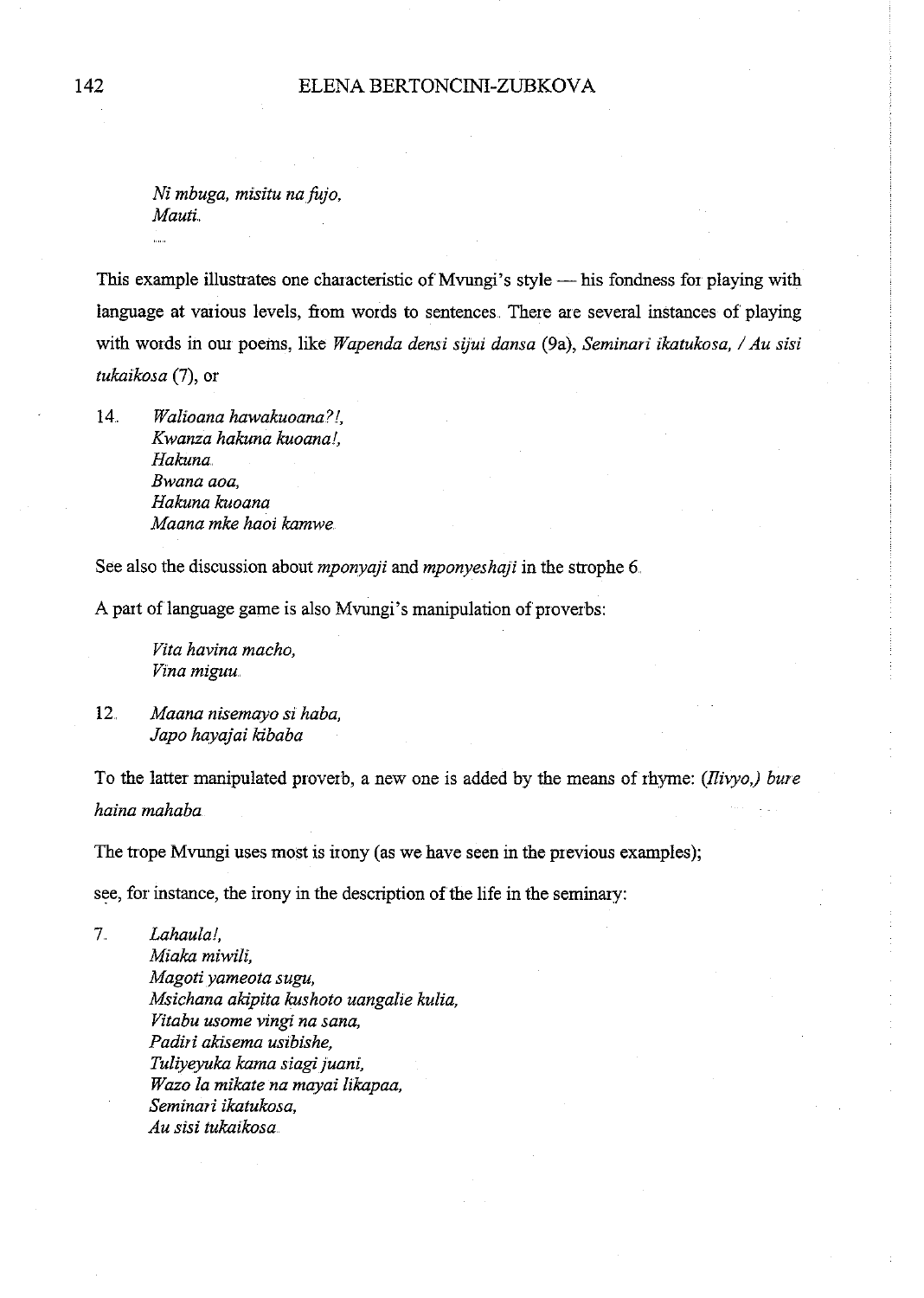### **Conclusion**

The author takes seriously his role as a poet, and thus as a critical analyst of his society. His message is contained not only in the stories he tells, but also in narratorial comments. These comments have such an important role that they may form a parallel story, which is tightly linked to the main story even formally.

In all poems the role of narrator is crucial, but every time it is structured differently. In the first poem, the listener *(mjukuu)* tells/ writes the story told by *babu ..* In the second poem, the narrator is the hero of the story that he tells to a listener. Finally, in the last poem the narrator, or rather a storyteller, tells to his audience the story of other people ..

While the first analysed poem, *Chatu na kuku,* is an allegorical accusation of oppression, *Dakitari askari* is a direct and explicit condenmation of war, and *Manzese mpaka Ostabei*  provides the description of poor conditions of life in Dar es Salaam. On the whole, Mvungi presents subjects that are normally treated in prose. So he adopts an informal, down-to-earth style; the poetical devices he uses most are often those stressing casualness - free repetition **and irony .. To sum up, the force of the message is canied by a minimalist style ..** 

### **References**

Fowler, Roger (ed.). 1973 *A Dictionary of Modern Critical Terms*, London and New York: Routledge & Kegan PauL

Kezilahabi, Euphrase 1974 *Kichomi* Nairobi: Heinemann.

Mvungi, Theobald. 1985. *Chungu tamu*, Dar es Salaam: Tanzania Publishing House.